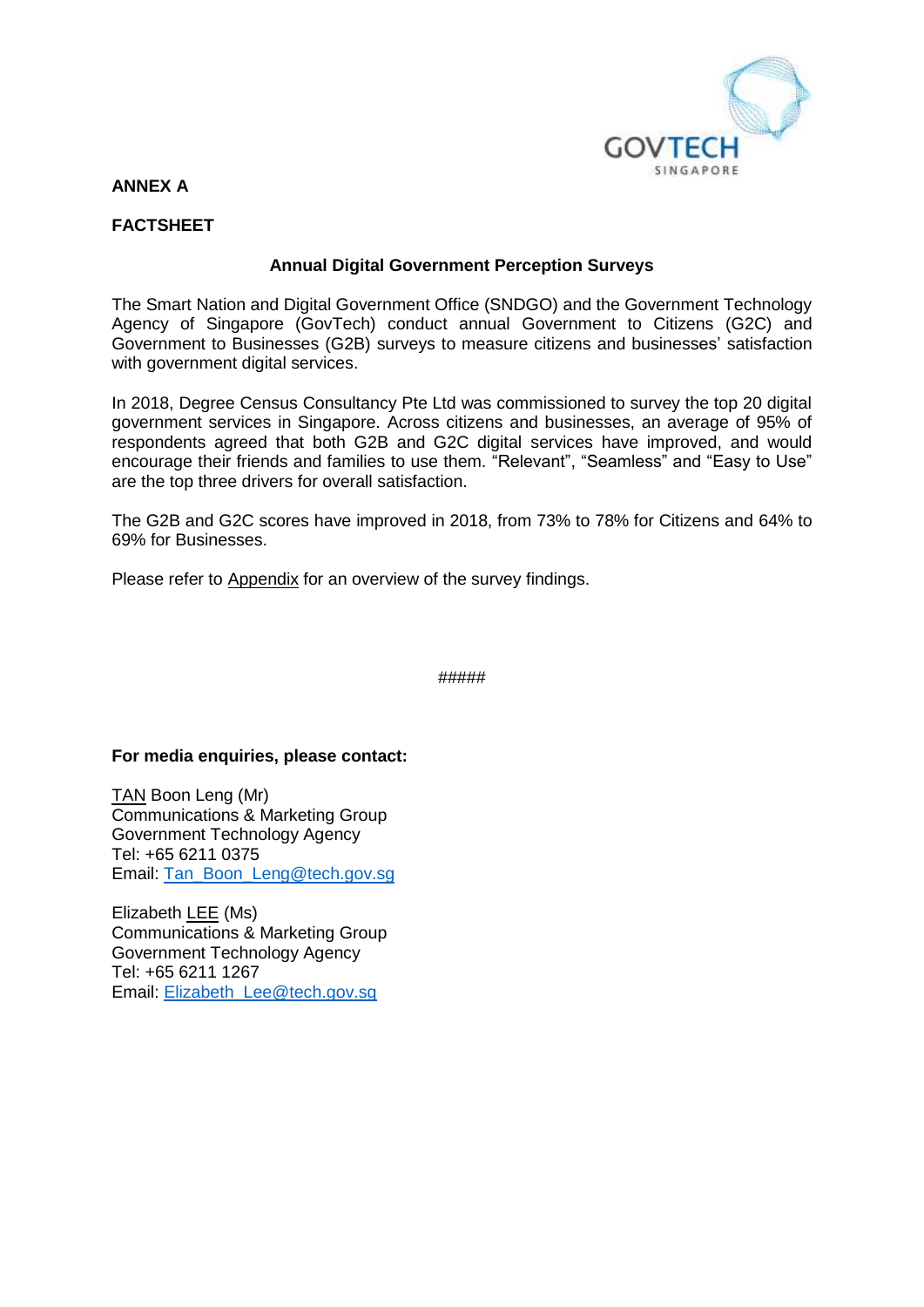

# **APPENDIX**

#### Digital Government Customer Perception Survey (Citizens)

The Digital Government Customer Perception Survey (Citizens) assesses citizens' satisfaction of key digital government services and to identify areas for further improvement.

The survey was conducted from October to December 2018 for calendar year (CY) 2018. 1,500 respondents, comprising representatives of the total demographic population above the age of 19, were surveyed. Data collection was done via face-to-face interviews.